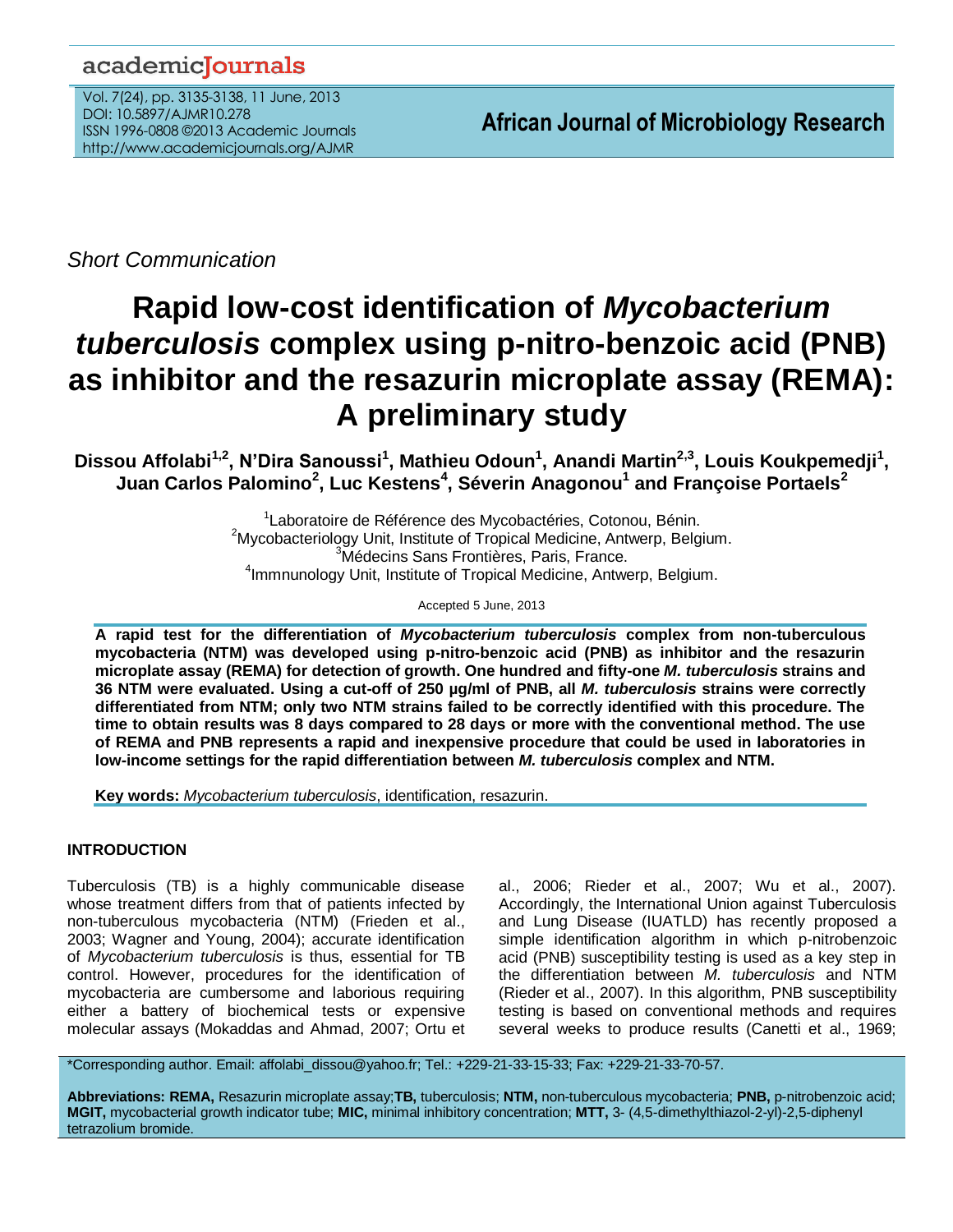| <b>PNB</b> susceptibility testing on LJ | <b>MIC of PNB by REMA</b> |      |     |     |     |       |
|-----------------------------------------|---------------------------|------|-----|-----|-----|-------|
|                                         | $\leq 31.25$              | 62.5 | 125 | 250 | 500 | ≥1000 |
| PNB resistant $(n = 36)$                |                           |      |     |     | h   | 29    |
| PNB susceptible $(n = 151)$             | 35                        |      | 51  | 44  |     |       |

**Table 1.** MIC ( $\mu$ g/ml) of PNB by REMA compared to PNB susceptibility testing on LJ.

Rieder et al., 2007). There is, therefore, a great need for faster PNB susceptibility testing methods for rapid differentiation of *M. tuberculosis* complex from other mycobacteria. Using PNB, researchers recently developed a rapid procedure that can be used to differentiate *M. tuberculosis* complex from other mycobacteria with the commercial automated mycobacterial growth indicator tube (MGIT) (Giampaglia et al., 2007; Giampaglia et al., 2005). However, MGIT is costly and could not be easily implemented in low-resource countries.

Resazurin microplate assay (REMA) has been used as a low-cost as well as a rapid technique for drug susceptibility testing on *M. tuberculosis* isolates and have been implemented in several low resource countries (Palomino et al., 2002; Nateche et al., 2006; Rivoire et al., 2007). However, to our knowledge, this test has not so far been used for identification of mycobacteria.

In this study, we have used PNB as a marker to develop a rapid and inexpensive test for identification of *M. tuberculosis* complex based on REMA for detection of growth.

#### **MATERIALS AND METHODS**

#### **Bacterial strains**

One hundred and fifty-one clinical strains of *M. tuberculosis* (including both multidrug resistant (MDR) and non-MDR strains), from the Mycobacteriology Reference Laboratory (Laboratoire de Référence des Mycobactéries: LRM, Cotonou, Benin) and thirty-six NTM strains (including 6 *Mycobacterium fortuitum*, 6 *Mycobacterium kansasii,* 5 *Mycobacterium intracellulare,* 4 *Mycobacterium chelonae*, 3 *Mycobacterium peregrinum*, 3 *Mycobacterium gordonae,* 2 *Mycobacterium parascrofulaceum*, 2 *Mycobacterium xenopi*, *2 Mycobacterium avium,* 1 *Mycobacterium smegmatis*, 1 *Mycobacterium terrae*) from the collection of the Institute of Tropical Medicine (Antwerp, Belgium) were tested. All strains were freshly sub-cultured on Löwenstein Jensen (LJ) medium before use. PNB was obtained from Acros Organics (Geel, Belgium) and dissolved in *N,N-*dimethylformamide at a concentration of 40 mg/ml and stored at -20°C.

#### **Conventional method**

PNB susceptibility testing was performed on LJ medium as previously described (Rieder et al., 2007). Briefly, LJ medium without PNB or with PNB at a final concentration of 500 µg/ml were inoculated with a  $10^{-1}$  dilution of 1 mg/ml bacterial suspension, and incubated at 37°C for 28 days and finally for 42 days. A strain was considered as NTM if there was growth on the PNB-containing tube and as *M. tuberculosis* complex if there was no growth on the PNBcontaining tube despite a growth on the PNB-free tube.

#### **Resazurin microplate assay (REMA)**

The assay was carried out as previously described (Palomino et al., 2002). Briefly, an inoculum of 1 mg/ml was prepared in distilled water and diluted 1:20 in 7H9-S medium (consisting of Middlebrook 7H9 broth containing 0.1% casitone and 0.5% glycerol, supplemented with 10% OADC (oleic acid, albumin, dextrose, catalase), (Becton Dickinson, Erembodegem, Belgium)); one hundred microliters was used as the inoculum. Different concentrations of PNB were tested to establish the optimal PNB concentration for the test. The range of PNB concentration used was 31.25 to 1000 µg/ml. The PNB solution was diluted in 7H9-S medium to four times the highest final concentration tested (4000 µg/ml). Serial two-fold dilutions of PNB in 7H9-S were prepared directly in a sterile 96-well flat-bottom microtiter plate in 100 µl of 7H9-S. A growth control well without PNB and a sterile control well without inoculation were also prepared for each strain. Two hundred microliters of sterile water was added to all outer perimeter wells to avoid evaporation during incubation. The plate was covered with its lid, replaced in the original plastic bag, sealed and incubated at 37°C. After 7 days of incubation, 30 µl of 0.02% resazurin was added to each well and the plate was re-incubated overnight. A change in colour from blue (oxidized state) to pink (reduced state) indicated growth of the bacteria, and the minimal inhibitory concentration (MIC) was defined as the lowest concentration of PNB that prevented this change in colour. The same bacterial suspension was used for the two tests (conventional method and REMA) performed in parallel.

## **RESULTS AND DISCUSSION**

With REMA, all results were available in eight days compared to at least 28 days for the conventional method. All 151 strains of *M. tuberculosis* susceptible to PNB by LJ had an MIC  $\leq$  250 µg/ml by REMA and were correctly identified with a cut-off of 250 µg/ml. Out of the 36 NTM strains resistant to PNB by LJ, the majority (29 strains) had an MIC  $\geq$  1000 µg/ml, 5 had an MIC of 500 µg/ml and 2 had an MIC ≤ 250 µg/ml (Table 1). Using the cut-off of 250 µg/ml of PNB, all NTM strains, except two were correctly differentiated from *M. tuberculosis* complex. The two discordant results obtained came from two *M. parascrofulaceum* strains which gave MIC values of 125 and 250 µg/ml, respectively. Using this cut-off, the sensitivity and specificity of the REMA were 100 and 94%, respectively and the kappa value was 0.96 (Table 1).

Conventional procedures for identification of *M. tuberculosis* are laborious and cumbersome and include biochemical methods such as the niacin test and heatlabile catalase test (Rieder et al., 2007). Niacin testing is becoming difficult to carry out in many low-resource countries due to recent international transport restrictions of the toxic reagents used. Alternative niacin strips are expensive and could yield doubtful results. Heat labile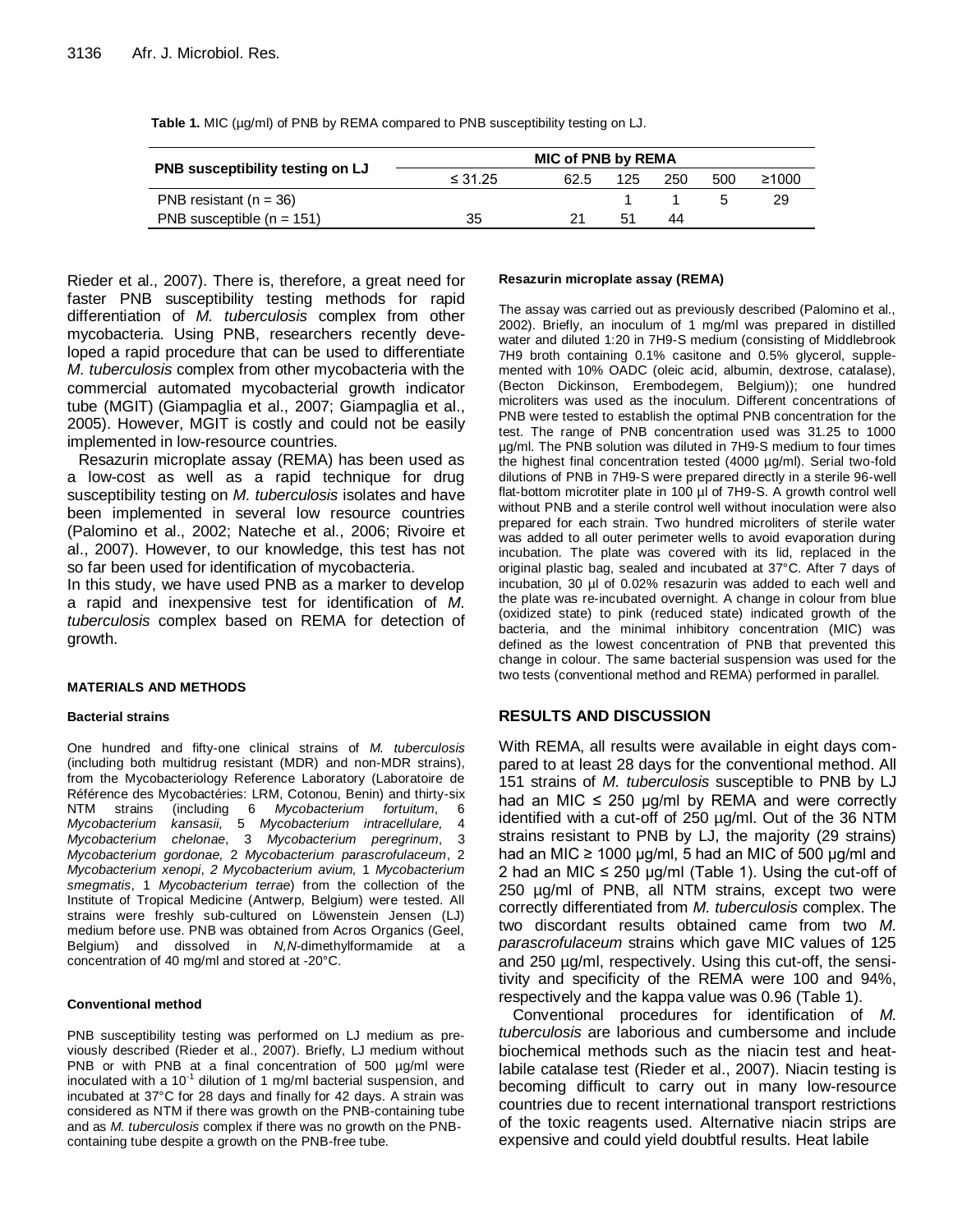catalase testing, on the other hand, may fail in the identification of mycobacteria and was placed as second option after PNB susceptibility testing by the IUATLD algorithm for the identification of mycobacteria in lowresource countries. Other alternatives for rapid identification of *M. tuberculosis* include molecular tests but these are not affordable in low-resource countries as routine procedures.

Susceptibility testing to PNB by the conventional method is a lengthy procedure, thereby emphasizing the necessity of a rapid test for PNB susceptibility testing (Rieder et al., 2007). Using PNB on the commercial automated MGIT, Giampaglia et al. (2007) and Giampaglia et al. (2005) were able to rapidly differentiate *M. tuberculosis* complex from other mycobacteria. However, MGIT is 2 to 3 times more expensive than REMA (Affolabi, 2010) and could not be easily implemented in low-resource countries.

In this study, using a cut-off concentration of 250 µg/ml of PNB and the REMA plate for detection of growth, we were able to rapidly and correctly identify all 151 *M. tuberculosis* strains tested. We could also correctly differentiate all tested NTM except two strains of *M.*  parascrofulaceum. Thus, TB diagnosis can be definitely and rapidly dismissed using a cut-off of 500 µg/ml but cannot be definitely confirmed with a MIC of  $\leq$  250 µg/ml. Further studies are needed to assess the actual prevalence of *M. parascrofulaceum* in clinical samples. NTM can be fairly well differentiated from *M. tuberculosis* complex by colony morphology when grown on solid media (Lévy-Frébault Vincent and Portaels, 1992). On the contrary, if primary culture is performed in liquid medium, which is faster than solid medium, colony morphology cannot be assessed emphasizing the need for a rapid identification test, such as the one here described that could then be applied to positive liquid cultures. Lateral flow immunochromatographic assays for rapid and simple differentiation of M. tuberculosis from NTM can be used but are costly. On the contrary, REMA is a rapid and inexpensive method, which has so far been successfully used for drug susceptibility testing of *M. tuberculosis* and implemented in several low income countries (Palomino et al., 2002; Nateche et al., 2006; Rivoire et al., 2007). By combining the identification procedure described in this study with drug susceptibility testing, all results could be obtained at the same time.

In this study we used REMA to assess the PNB concentration needed for the correct differentiation between *M. tuberculosis* complex and NTM. Taking into consideration biosafety concerns due to the use of liquid medium in a microtiter plate format, the test could also be performed in closed screw-capped tubes as has already been shown for drug susceptibility studies with resazurin with good results (Coban et al., 2006). REMA has not yet been applied directly on sputum samples for TB diagnosis; however, this could be an interesting possibility since two studies using liquid-based colorimetric methods

with 3- (4,5-dimethylthiazol-2-yl)-2,5-diphenyl tetrazolium bromide (MTT) and malachite green directly in sputum samples have already shown promising results (Abate et al., 2004; Farnia et al., 2008) thus, dramatically reducing the time to obtain results.

### **ACKNOWLEDGMENT**

Dissou Affolabi is supported by a grant from the Directorate General for the Development Cooperation (DGDC, Brussels, Belgium).

#### **REFERENCES**

- Abate G, Aseffa A, Selassie A, Goshu S, Fekade B, WoldeMeskal D, Miörner H (2004). Direct colorimetric assay for rapid detection of rifampin-resistant *Mycobacterium tuberculosis*. J. Clin. Microbiol. 42: 871-873.
- Affolabi D (2010). Mycobacteriology in low-income countries, Editions VDM, Saarbrücken (Allemagne). pp. 207.
- Canetti G, Fox W, Khomenko A, Malher HT, Menon NK, Mitchison DA, Rist N, Smelev NA (1969). Advances in techniques of testing mycobacterial drug sensitivity and the use of sensitivity tests in tuberculosis control programmes. Bull. World Health Organ. 41: 21- 43.
- Coban AY, Cekic Cihan C, Bilgin K, Uzun M, Akgunes A, Cetinkaya E, Durupinar B (2006). Rapid susceptibility test for *Mycobacterium tuberculosis* to isoniazid and rifampin with resazurin method in screwcap tubes. J. Chemother.18:140-143.
- Farnia P, Masjedi MR, Mohammadi F, Tabarsei P, Farnia P, Mohammadzadeh AR, Baghei P, Varahram M, Hoffner S, Velayati AA (2008). Colorimetric detection of multidrug-resistant or extensively drug-resistant tuberculosis by use of malachite green indicator dye. J. Clin. Microbiol. 46: 796-799.
- Frieden TR, Sterling TR, Munsiff SS, Watt CJ, Dye C (2003). Tuberculosis. Lancet 362: 887-899.
- Giampaglia C, Martins MC, Inumaru VT, Butuem IV, Telles MA (2005). Evaluation of a rapid differentiation test for the *Mycobacterium tuberculosis* complex by selective inhibition with rho-nitrobenzoic acid and thiophene-2-carboxylic acid hydrazide. Int. J. Tuberc. Lung Dis. 9 : 206-209.
- Giampaglia CM, Martins MC, Chimara E, Oliveira RS, de Oliveira Vieira GB, Marsico AG, Mello FC, de Souza Fonseca L, Kritski A, da Silva Telles MA (2007). Differentiation of *Mycobacterium tuberculosis* from other mycobacteria with rho-nitrobenzoic acid using MGIT 960. Int. J. Tuberc. Lung Dis. 11: 803-807.
- Lévy-Frébault Vincent V, Portaels F(1992). Proposed minimal standards for the genus *Mycobacterium* and for description of new slowly *Mycobacterium* species. Int. J. Syst. Bacteriol. 42: 315-323.
- Mokaddas E, Ahmad S (2007). Development and evaluation of a multiplex PCR for rapid detection and differentiation of *Mycobacterium tuberculosis* complex members from non-tuberculous mycobacteria. Jpn. J. Infect. Dis. 60:140-144.
- Nateche F, Martin A, Baraka S, Palomino JC, Khaled S, Portaels F (2006). Application of the resazurin microtitre assay for detection of multidrug resistance in *Mycobacterium tuberculosis* in Algiers. J. Med. Microbiol. 55 : 857–860.
- Ortu S, Molicotti P, Sechi LA, Pirina P, Saba F, Vertuccio C, Deriu A, Maida I, Mura MS, Zanetti S (2006). Rapid detection and identification of *Mycobacterium tuberculosis* by Real Time PCR and Bactec 960 MIGT. New Microbiol. 29: 75-80.
- Palomino JC, Martin A, Camacho M, Guerra H, Swings J, Portaels F (2002). Resazurin microtiter assay plate: simple and inexpensive method for detection of drug resistance in *Mycobacterium tuberculosis*. Antimicrob. Agents Chemother. 46: 2720-2722.
- Rieder HL, Van Deun A, Kam KM, Kim SJ, Chonde TM, Trébucq A, Urbanczik R (2007). Priorities for tuberculosis bacteriology services in low-income countries, 2<sup>nd</sup> edition, International Union Against